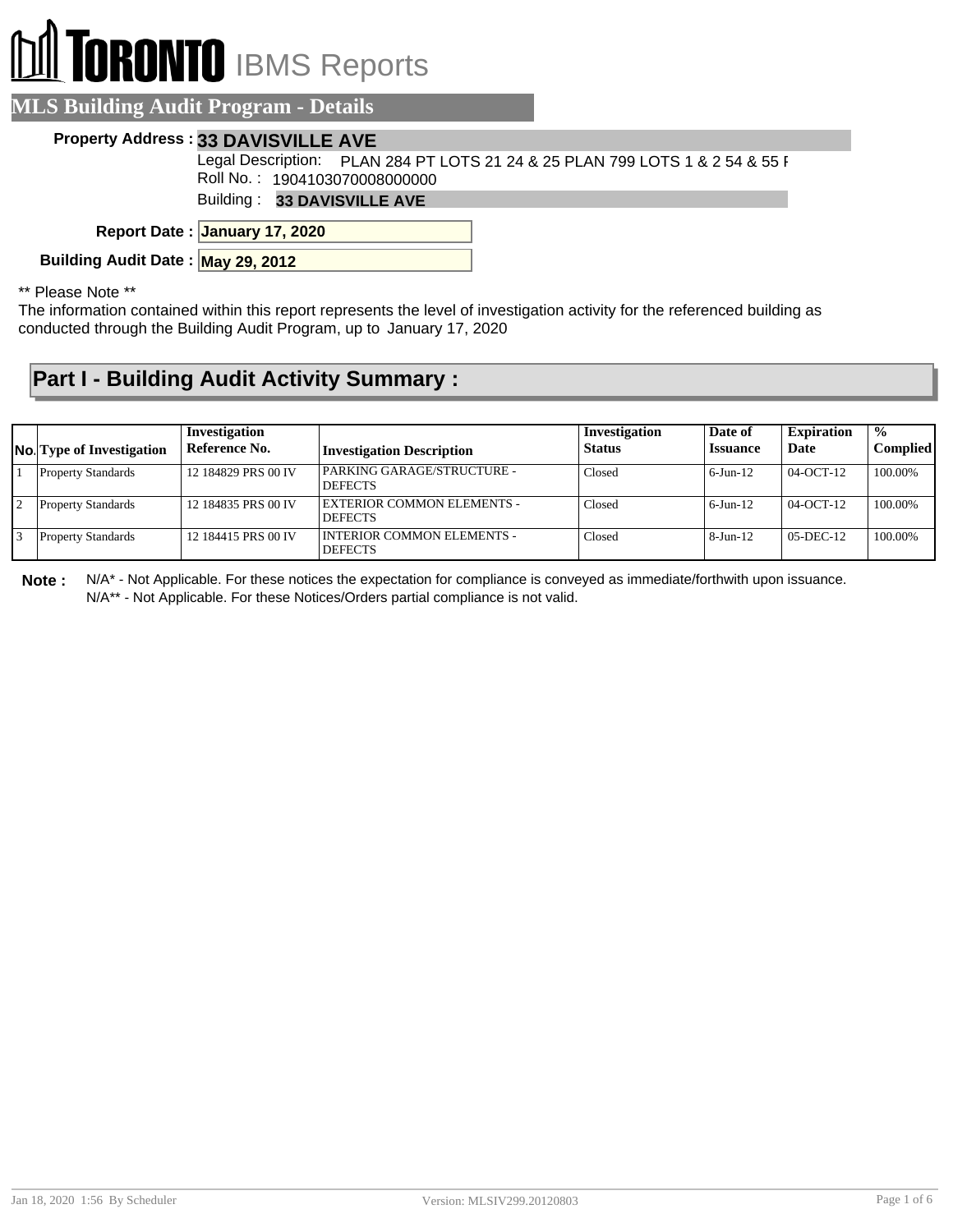## **Part II - Building Audit Details for Property Standards Orders :**

| Tvpe of<br>No. Investigation | ∣Investiqation<br>⊺Reference No. | <b>Investigation Description</b>                                 | Investigation Date of<br><b>Status</b> | ∣Issuance | <b>Expiration</b><br>∣Date | <b>Next Scheduled</b><br><b>Inspection Date</b> |
|------------------------------|----------------------------------|------------------------------------------------------------------|----------------------------------------|-----------|----------------------------|-------------------------------------------------|
| Property Standards           |                                  | 12 184829 PRS 00 IV PARKING GARAGE/STRUCTURE -<br><b>DEFECTS</b> | Closed                                 | 6-Jun-12  | 04-OCT-12                  | 6-Dec-12                                        |

**No. of defects contained within the Order :**

**No. of defects that remain outstanding :**

|                | <b>Deficiency Details</b>                                                                                                             |                                 |               |  |  |  |  |  |
|----------------|---------------------------------------------------------------------------------------------------------------------------------------|---------------------------------|---------------|--|--|--|--|--|
| No.            | <b>Violation/Defect</b>                                                                                                               | Location                        | <b>Status</b> |  |  |  |  |  |
|                | Lighting in a service room is provided at less than 200 lux.                                                                          | Boiler Room                     | Closed        |  |  |  |  |  |
| 2              | The electrical connections are not maintained in good working order, namely: Open ended<br>electrical wires                           | Mechanical Room                 | Closed        |  |  |  |  |  |
| 3              | The electrical connections are not maintained in a safe and complete condition, namely : Missing<br>cover plates and open panel boxes | l Mechanical Room               | Closed        |  |  |  |  |  |
| $\overline{4}$ | The property is not maintained and/or kept clean in accordance with the standards.                                                    | Mechanical Room                 | Closed        |  |  |  |  |  |
| 5              | The property has not been repaired in accordance with the standards, Namely: Ledge beam<br>beside spot #141                           | <b>Underground Parking Area</b> | Closed        |  |  |  |  |  |

**0**

**5**

| Type of<br> No. Investigation | <b>Investigation</b><br><b>∣Reference No.</b> | <b>Investigation Description</b>                                 | <b>∣Investigation Date of</b><br><b>Status</b> | <b>Issuance Date</b> | <b>Expiration</b> | <b>Next Scheduled</b><br><b>Inspection Date</b> |
|-------------------------------|-----------------------------------------------|------------------------------------------------------------------|------------------------------------------------|----------------------|-------------------|-------------------------------------------------|
| Property Standards            |                                               | 12 184835 PRS 00 IV EXTERIOR COMMON ELEMENTS -<br><b>DEFECTS</b> | Closed                                         | 6-Jun-12             | 04-OCT-12         | 6-Dec-12                                        |

**0**

**11**

**No. of defects contained within the Order :**

**No. of defects that remain outstanding :**

|               | <b>Deficiency Details</b>                                                                                                                                                                                               |                 |               |  |  |  |  |
|---------------|-------------------------------------------------------------------------------------------------------------------------------------------------------------------------------------------------------------------------|-----------------|---------------|--|--|--|--|
| No.           | <b>Violation/Defect</b>                                                                                                                                                                                                 | Location        | <b>Status</b> |  |  |  |  |
|               | The exterior walls and their components are not being maintained in good repair, namely: Peeling<br>deteriorated paint                                                                                                  | 2nd Floor       | Closed        |  |  |  |  |
| $\mathcal{P}$ | Corridor serving residents is not equipped to provide illumination to an average level of not less<br>than 50 lux at floor or tread level.                                                                              | <b>Basement</b> | Closed        |  |  |  |  |
| 3             | Exterior garbage containment area not screened.                                                                                                                                                                         | Exterior        | Closed        |  |  |  |  |
| 4             | The exterior walls and their components are not being maintained in good repair.                                                                                                                                        | Fire Escape     | Closed        |  |  |  |  |
| 5             | Height of the guard for the exit stairs are less than 920 millimetres measured vertically to the top<br>of the guard from a line drawn through the outside edges of the stair nosings.                                  | Fire Escape     | Closed        |  |  |  |  |
| 6             | The location and size of openings present a hazard as they are designed with members or<br>attachments between 140 millimetres and 900 millimetres above the level protected by the guard<br>which facilitate climbing. | Fire Escape     | Closed        |  |  |  |  |
|               | Required guard does not prevent the passage of a spherical object having a diameter more than<br>100 millimetres                                                                                                        | Fire Escape     | Closed        |  |  |  |  |
| 8             | A retaining wall exceeding 1,000 millimetres in exposed height is not protected by a guard on the<br>open side where access is provided.                                                                                | <b>North</b>    | Closed        |  |  |  |  |
| 9             | The exterior walls and their components are not being maintained in good repair, namely :<br>Hole/damaged area                                                                                                          | North           | Closed        |  |  |  |  |
| 10            | The guards and/or other appurtenant attachments) and/or their supporting structural members are<br>not being maintained free from defects/hazards.                                                                      | Ramp            | Closed        |  |  |  |  |
| 11            | The electrical connections are not maintained in good working order, namely : Missing cover plate                                                                                                                       | Side Yard       | Closed        |  |  |  |  |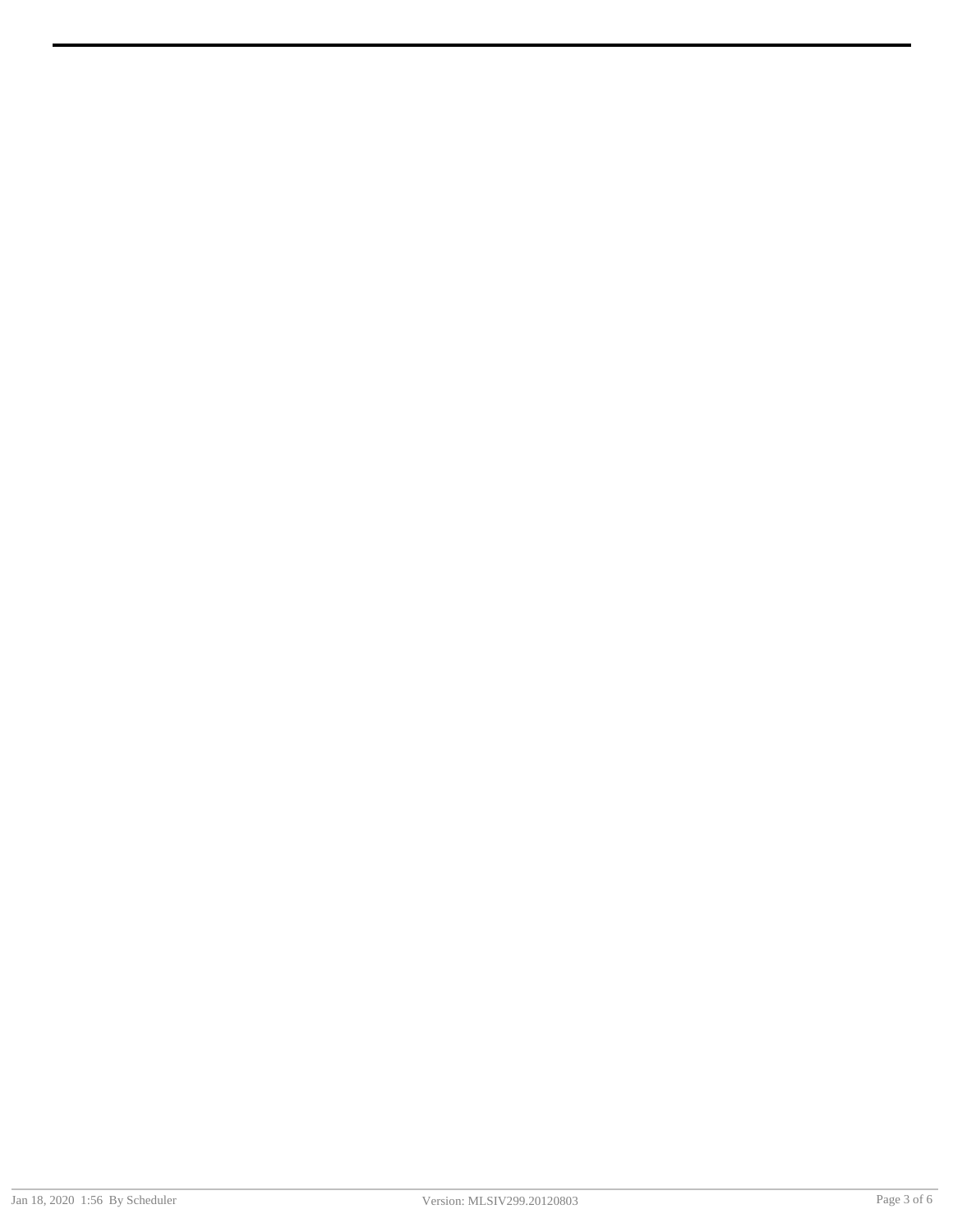| Tvpe of<br>No. Investigation | <b>Investigation</b><br>⊺Reference No. | <b>Investigation Description</b>                                 | <b>Investigation Date of</b><br>Status | <b>Issuance Date</b> | <b>Expiration</b> | <b>Next Scheduled</b><br><b>Inspection Date</b> |
|------------------------------|----------------------------------------|------------------------------------------------------------------|----------------------------------------|----------------------|-------------------|-------------------------------------------------|
| Property Standards           |                                        | 12 184415 PRS 00 IV INTERIOR COMMON ELEMENTS -<br><b>DEFECTS</b> | Closed                                 | 18-Jun-12            | $105$ -DEC-12     | 6-Dec-12                                        |

| No. of defects contained within the Order : $\vert$ |  |
|-----------------------------------------------------|--|
| No. of defects that remain outstanding :            |  |

|                | <b>Deficiency Details</b>                                                                                                                                                                                                                                                                                                                   |                 |               |
|----------------|---------------------------------------------------------------------------------------------------------------------------------------------------------------------------------------------------------------------------------------------------------------------------------------------------------------------------------------------|-----------------|---------------|
| No.            | <b>Violation/Defect</b>                                                                                                                                                                                                                                                                                                                     | Location        | <b>Status</b> |
|                | Extension cords or other extensions are used as a permanent wiring system. Namely: 1st floor<br>office. Remove extension cords used for permanant wiring.                                                                                                                                                                                   | 1st Floor       | Closed        |
| $\overline{2}$ | Floor(s) and/or floor covering(s) not maintained free from trip or other hazardous condition.<br>namely: Repair open seam on carpet near unit 405.                                                                                                                                                                                          | 4th Floor       | Closed        |
| 3              | Interior door(s), frames(s), glass pane(s), and/or hardware not maintained in good repair. Namely:<br>Near unit 1515. Hallway exit door is not closing or latching properly.                                                                                                                                                                | 15th Floor      | Closed        |
| 4              | Floor(s) and/or floor covering(s) not maintained free from trip or other hazardous condition.<br>Namely: 19th floor electrical room. Repair broken concrete curbs on floor.                                                                                                                                                                 | 19th Floor      | Closed        |
| 5              | Wall(s) not maintained free of holes, cracks, damaged and deteriorated materials. Namely: 20th<br>floor. Broken mirror near elevator.                                                                                                                                                                                                       | 20th Floor      | Closed        |
| 6              | Required guard does not prevent the passage of a sphere having a diameter more than 100<br>millimetres.                                                                                                                                                                                                                                     | <b>Basement</b> | Closed        |
| $\overline{7}$ | Height of the guard for the exit stairs are less than 1,070 millimetres around landings.                                                                                                                                                                                                                                                    | <b>Basement</b> | Closed        |
| 8              | Height of the guard for the exit stairs are less than 920 millimetres measured vertically to the top<br>of the guard from a line drawn through the outside edges of the stair nosings.                                                                                                                                                      | <b>Basement</b> | Closed        |
| 9              | Height of the guard for the exit stairs are less than 920 millimetres measured vertically to the top<br>of the guard from a line drawn through the outside edges of the stair nosings. Namely: Electrical<br>Room.                                                                                                                          | <b>Basement</b> | Closed        |
| 10             | The location and size of openings present a hazard as they are designed with members or<br>attachments between 140 millimetres and 900 millimetres above the level protected by the guard<br>which facilitate climbing.                                                                                                                     | <b>Basement</b> | Closed        |
| 11             | Required guard does not prevent the passage of a spherical object having a diameter more than<br>100 millimetres. Namely: Electrical Room stair guards and landing guards.                                                                                                                                                                  | <b>Basement</b> | Closed        |
| 12             | Floor(s) and/or floor covering(s) not maintained free from trip or other hazardous condition.<br>Namely: Basement B3 Storage room 9. Remove wood frame members attached to the floor with<br>nails protruding. Also remove chicken wire for cages.                                                                                          | <b>Basement</b> | Closed        |
| 13             | Floor(s) and/or floor covering(s) not maintained free from trip or other hazardous condition.<br>Namely: Basement Storage room 8. Provide shelving for archive files and paper. Tidy the room.                                                                                                                                              | <b>Basement</b> | Closed        |
| 14             | Floor and/or floor covering not kept in a clean and sanitary condition. Namely: Storage Rooms 1<br>and 2. Remove debris and discarded materials. Provide shelving where required. Tidy the room.                                                                                                                                            | <b>Basement</b> | Closed        |
| 15             | The electrical fixtures are not maintained in a safe and complete condition. Namely: Electrical<br>Room. Replace missing cover plate on electrical fixture.                                                                                                                                                                                 | <b>Basement</b> | Closed        |
| 16             | Floor and/or floor covering not kept in a clean and sanitary condition. . Basement B2. Storage<br>Room for Superintendant. Clean and clear all debris and discarded materials.                                                                                                                                                              | <b>Basement</b> | Closed        |
| 17             | The electrical connections are not maintained in a safe and complete condition. Namely:<br>Superintendants Office. Replace missing cover plate on ceiling. Remove storage room sign.                                                                                                                                                        | <b>Basement</b> | Closed        |
| 18             | The electrical connections are not maintained in a safe and complete condition. Namely: B2<br>Storage Room. Replace missing cover plate. Repair hanging light bulb. Clear aisleway of<br>discarded materials.                                                                                                                               | Basement        | Closed        |
| 19             | The electrical fixtures are not maintained in a safe and complete condition. Namely: Storage<br>Room 12. Repair hanging light fixture. Clean and clear debris. Tidy room.                                                                                                                                                                   | Basement        | Closed        |
| 20             | Lighting in a service room is provided at less than 200 lux. Namely; Sprinkler Room. Upgrade<br>lighting to 200 lux at floor level.                                                                                                                                                                                                         | Basement        | Closed        |
| 21             | Lighting in a service room is provided at less than 200 lux. Namely: Pump service room. Upgrade<br>lighting to 200lux at floor level. Replace missing cover plate on ceiling or remove electrical box<br>with open end wires from the ceiling. Also Mechanical Room on B1, upgrade lighting to 200 Lux.<br>Remove open end electrical wire. | <b>Basement</b> | Closed        |
| 22             | Lighting in a storage room is provided at less than 50 lux. Namely: Basement . Shut off Valve<br>Room. Upgrade lighting to 50 lux. Remove discarded A/C unit from floor.                                                                                                                                                                    | <b>Basement</b> | Closed        |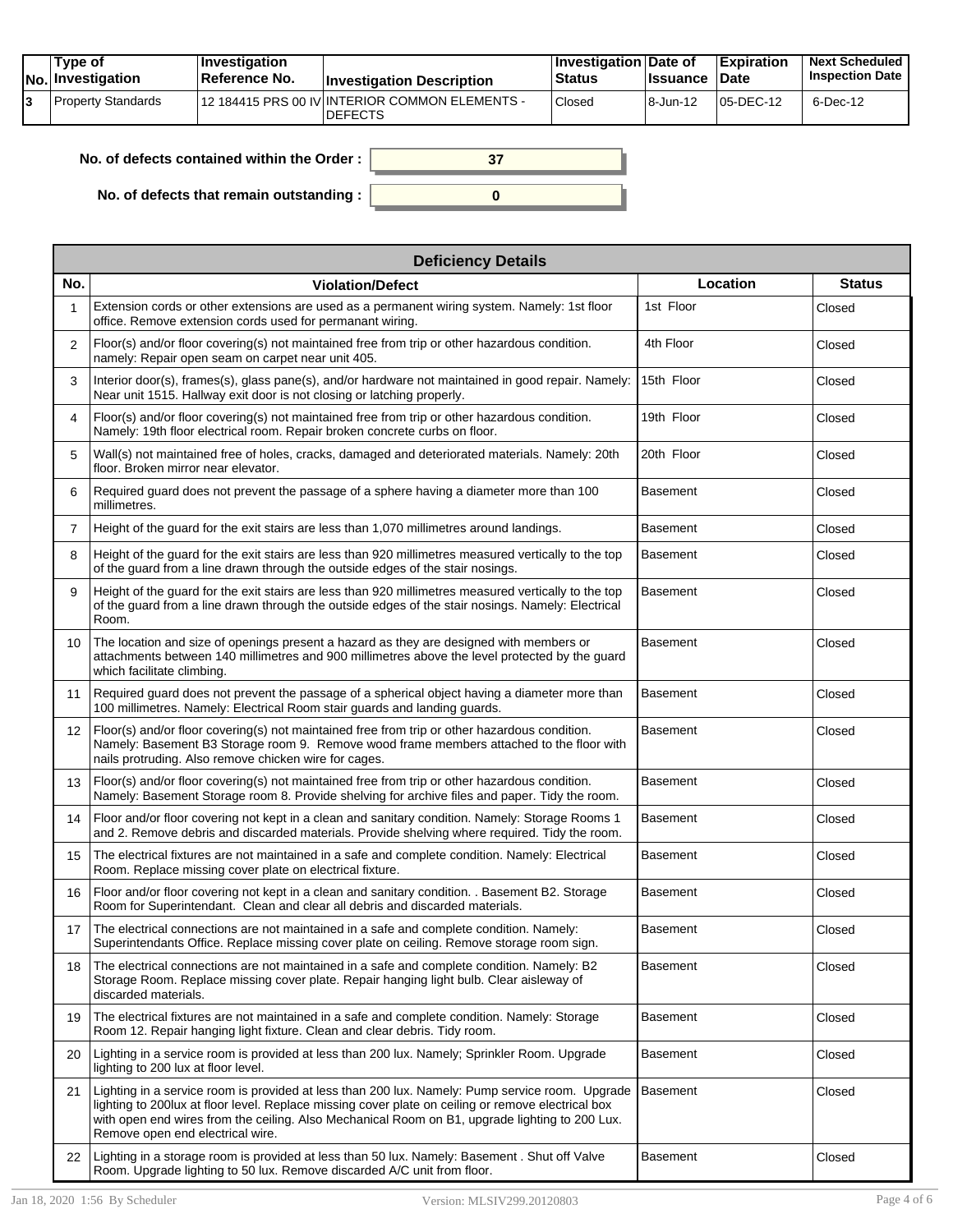| 23 | Exit, public corridor or corridor is not equipped to provide illumination to an average level of not<br>less than 50 lux at floor or tread level. Namely: Basement B3. corridor to garage requires lighting<br>at 50 Lux.                                     | <b>Basement</b>            | Closed |
|----|---------------------------------------------------------------------------------------------------------------------------------------------------------------------------------------------------------------------------------------------------------------|----------------------------|--------|
| 24 | Lighting in a service room is provided at less than 200 lux. Namely: Compactor room. Upgrade<br>lighting.                                                                                                                                                     | Compactor Room             | Closed |
| 25 | Electrical equipment room is not equipped to provide illumination to an average level of not less<br>than 50 lux at floor or tread level.                                                                                                                     | Hall                       | Closed |
| 26 | Lighting in a laundry room is provided at less than 200 lux. Namely: Upgrade lighting in laundry<br>room. Replace missing lens cover. Replace burnt out light bulbs.                                                                                          | Laundry Room               | Closed |
| 27 | Lighting in a service stairway is provided at less than 50 lux. Namely: Upgrade lighting to stairway<br>to elevator room to 50 Lux.                                                                                                                           | Roof Of Building           | Closed |
| 28 | Interior door(s), frames(s), glass pane(s), and/or hardware not maintained in good repair. Elevator<br>Room. Replace all instument panel doors after servicing.                                                                                               | Roof Of Building           | Closed |
| 29 | Roof decks, catwalks and/or related guards are not maintained in good repair. Namely: Repair<br>catwalk guard on the roof.                                                                                                                                    | Roof Of Building           | Closed |
| 30 | The ventilation system or unit is not kept in good repair and maintained in good working condition<br>at all times. Namely: Elevator room. Open Duct missing ventilation cover.                                                                               | Roof Of Building           | Closed |
| 31 | Required handrails on stairs or ramps are less than 865mm or more than 965mm high. Namely:<br>Service stairway to elevator room.                                                                                                                              | Roof Of Building           | Closed |
| 32 | The electrical connections are not maintained in a safe and complete condition. Namely: Elevator<br>Room. Replace missing electrical cover plate.                                                                                                             | Roof Of Building           | Closed |
| 33 | The guards and/or other appurtenant attachments) and/or their supporting structural members are<br>not being maintained free from defects/hazards. Stairway. All new handrails and guards. Remove<br>sharp edges, paint and make safe.                        | Stairway                   | Closed |
| 34 | The (stairs, treads, risers, guards, handrails, and/or other appurtenant attachments) and/or their<br>supporting structural members are not maintained in a safe condition. Namely: 7th and 6th floor<br>stairway. Repair broken concrete on stair nosings.   | Stairway                   | Closed |
| 35 | Lighting in a service stairway is provided at less than 50 lux. Namely: Upgrade lighting in stairway.                                                                                                                                                         | Stairway                   | Closed |
| 36 | Floor and/or floor covering not kept in a clean and sanitary condition. Throughout building. All<br>Storage Rooms. Clean and clear all debris and discarded materials and tidy rooms.                                                                         | <b>Throughout Building</b> | Closed |
| 37 | The electrical fixtures are not maintained in a safe and complete condition. namely: Bell Room.<br>Exposed electrical wires, due to light fixture hanging from ceiling. Repairs are required. Remove<br>all loose and hanging wires. Clean debris from floor. |                            | Closed |